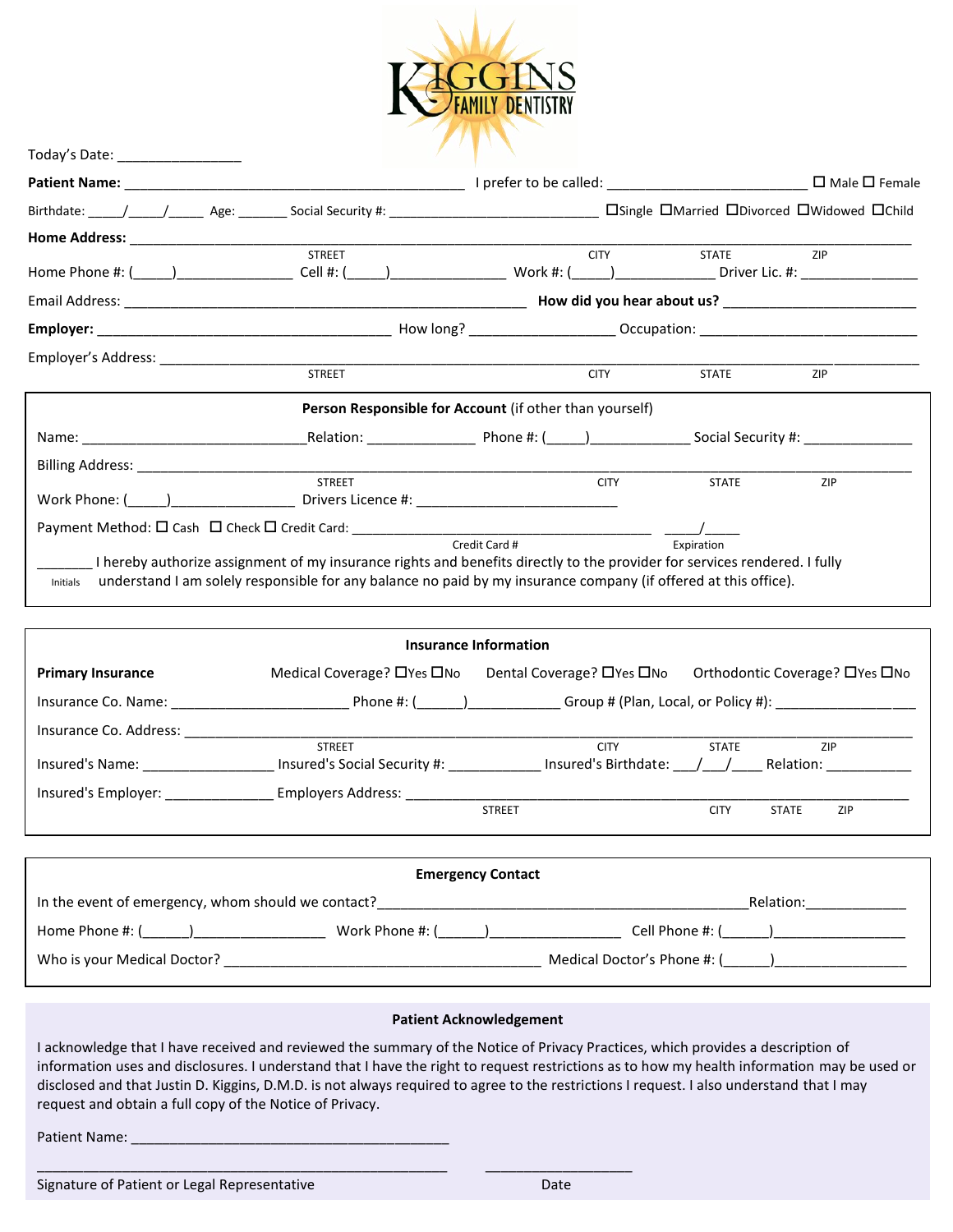

| Todav | -<br>55 <sup>2</sup><br>৲ Ddlt. | : Name:<br>Patient |
|-------|---------------------------------|--------------------|
|       |                                 |                    |

# **MEDICAL HISTORY**

Your current physical health is: Cood CFair CPoor

Are you currently under the care of a physician? Yes No If yes, explain: \_\_\_\_\_\_\_\_\_\_\_\_\_\_\_\_\_\_\_\_\_\_\_\_\_\_\_\_\_\_\_\_\_\_\_\_\_\_\_\_\_\_\_\_\_\_\_\_

Do you **smoke** or use tobacco in any other form? Yes No If yes, how much per day? \_\_\_\_\_\_\_\_\_\_\_\_\_\_\_\_\_\_\_\_\_\_\_\_\_\_\_\_\_\_\_\_\_\_\_\_\_\_

Are you **allergic** to any of the following?

| Y N | Aspirin                   | YN. | Barbiturates                                                              | Y N | Codeine      |  | Y N Erythromycin |
|-----|---------------------------|-----|---------------------------------------------------------------------------|-----|--------------|--|------------------|
| Y N | <b>Dental Anesthetics</b> |     | Y N Jewelry/Metals                                                        | Y N | Latex        |  | Y N Penicillin   |
| Y N | Sedatives                 |     | Y N Sulfa Drugs                                                           | Y N | Tetracycline |  | Y N Other        |
|     |                           |     | Please list any additional drugs/materials that cause allergic reactions: |     |              |  |                  |

## For **women:**

| For <b>women:</b> |     |                                                                         |     |                                                                                               |     |                                       |     |                         |
|-------------------|-----|-------------------------------------------------------------------------|-----|-----------------------------------------------------------------------------------------------|-----|---------------------------------------|-----|-------------------------|
|                   |     | Are you taking Birth Control pills? $\Box$ Yes $\Box$ No                |     |                                                                                               |     |                                       |     |                         |
|                   |     | Are you pregnant? □Unsure □No □Yes/How long?                            |     |                                                                                               |     | Are you nursing? $\Box$ Yes $\Box$ No |     |                         |
|                   |     | Have you ever taken (or are you currently taking) any of the following? |     |                                                                                               |     |                                       |     |                         |
|                   | Y N | Acetaminophen                                                           | Y N | <b>Blood Thinners</b>                                                                         | Y N | Insulin/Diabetes Drugs                | Y N | Steroids/Cortisone      |
|                   | Y N | Alendronate (fosomax)                                                   | Y N | <b>Blood Pressure Medication</b>                                                              | Y N | Ibandronate (Boniva)                  | Y N | Tiludronate (Skelid)    |
|                   | Y N | Antibiotics                                                             | Y N | Cold Remedies                                                                                 | Y N | Nitroglycerin                         | Y N | <b>Thyroid Medicine</b> |
|                   | Y N | Antihistamines                                                          | Y N | Digitalis/Heart Medication                                                                    | Y N | Pamidronate (Aredia)                  | Y N | <b>Tranguilizers</b>    |
|                   | Y N | Aspirin                                                                 | Y N | Etidroname Disodium (Vidronel)                                                                | Y N | <b>Recreational Drugs</b>             | Y N | Zolidronic Acid(Zometa) |
|                   | Y N | Bisphosphonate                                                          |     |                                                                                               | N   | Risedronate (Actonel)                 |     |                         |
|                   |     |                                                                         |     | Are you taking any prescription/over-the-counter-drugs not listed above? $\Box$ Yes $\Box$ No |     |                                       |     |                         |
|                   |     | Please list any medications you are currently taking:                   |     |                                                                                               |     |                                       |     |                         |

\_\_\_\_\_\_\_\_\_\_\_\_\_\_\_\_\_\_\_\_\_\_\_\_\_\_\_\_\_\_\_\_\_\_\_\_\_\_\_\_\_\_\_\_\_\_\_\_\_\_\_\_\_\_\_\_\_\_\_\_\_\_\_\_\_\_\_\_\_\_\_\_\_\_\_\_\_\_\_\_\_\_\_\_\_\_\_\_\_\_\_\_\_\_\_\_\_\_\_\_\_\_\_\_\_\_\_\_\_\_\_

Have you ever had head or neck radiation?  $\Box$  Yes  $\Box$  No

Do you or have you ever experienced the following?

| YN  | <b>Abnormal Bleeding</b> | YN. | Colitis                        | YN. | <b>Heart Attack</b>    | Y N | Liver Disease               | Y N | Sickle Cell Disease     |
|-----|--------------------------|-----|--------------------------------|-----|------------------------|-----|-----------------------------|-----|-------------------------|
| Y N | Alcohol Abuse            | Y N | <b>Congenital Heart Defect</b> | Y N | <b>Heart Murmur</b>    | Y N | Lupus                       | Y N | Sinus Problems          |
| Y N | Anemia                   | Y N | <b>Diabetes</b>                | ΥN  | <b>Heart Surgery</b>   | Y N | Mitral valve Prolapse       | Y N | Steroid Therapy         |
| Y N | Arthritis                | Y N | <b>Difficulty Breathing</b>    | Y N | Hemophilia             | Y N | Pacemaker                   | Y N | Stroke                  |
| Y N | Artificial Bones/        | Y N | Drug Abuse                     | Y N | <b>Hepatitis</b>       | Y N | Persistent Cough            | Y N | <b>Thyroid Problems</b> |
|     | Joints                   | ΥN  | Emphysema                      | ΥN  | Herpes                 | Y N | <b>Psychiatric Problems</b> | Y N | Tonsillitis             |
| Y N | Asthma                   | ΥN  | Epilepsy                       | ΥN  | High Blood Pressure    | Y N | <b>Radiation Treatment</b>  | Y N | Tuberculosis (TB)       |
| Y N | <b>Blood Transfusion</b> | Y N | <b>Fainting Spells</b>         | ΥN  | $HIV+ / AIDS$          | Y N | <b>Rheumatic Fever</b>      | Y N | Ulcers                  |
| Y N | Cancer                   | Y N | Glaucoma                       | ΥN  | <b>Kidney Problems</b> | Y N | Scarlet Fever               | Y N | STD/Venereal            |
| Y N | Chemotherapy             | Y N | Hay Fever                      | ΥN  | Hospitalized for Any   | Y N | <b>Seizures</b>             |     | <b>Disease</b>          |
| Y N | Chicken Pox              | Y N | Headaches                      |     | Reason                 | ΥN  | <b>Shingles</b>             |     |                         |
|     |                          |     |                                |     |                        |     |                             |     |                         |

Other (please list): \_\_\_\_\_\_\_\_\_\_\_\_\_\_\_\_\_\_\_\_\_\_\_\_\_\_\_\_\_\_\_\_\_\_\_\_\_\_\_\_\_\_\_\_\_\_\_\_\_\_\_\_\_\_\_\_\_\_\_\_\_\_\_\_\_\_\_\_\_\_\_\_\_\_\_\_\_\_\_\_\_\_\_\_\_\_\_\_\_\_\_\_\_\_\_\_\_\_\_\_\_\_